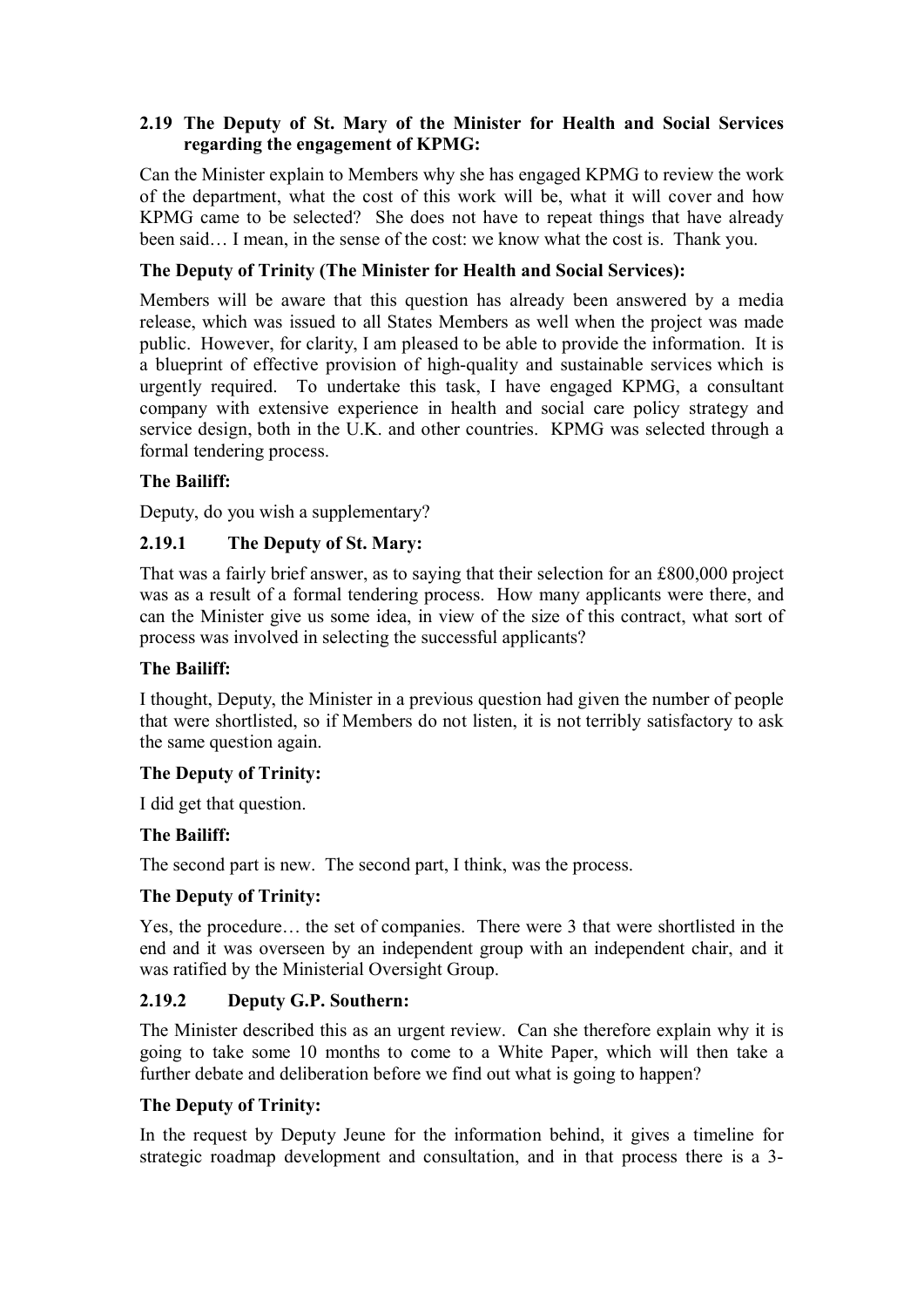month consultation. It is very tight, and I think that will be self-evident when it has been issued to States Members by the end of the day.

# **2.19.3 Deputy A.E. Jeune:**

Could the Minister advise Members, did the need for this review come about as a result of the report that the Minister said her new Chief Officer would be doing, and I thought presenting to Members within 6 months, because that 6 months is now up.

# **The Deputy of Trinity:**

The report will come to Members before the end of the 6 months, which is up at the end of December. This is an important issue, as I have said many times, and now we have a permanent Chief Officer, this is something that needed to be in place and we needed to go forward with it.

# **2.19.4 Senator J.L. Perchard:**

The Minister and many Members will know, as is the normal practice when a complex report like this is being undertaken, that the authors will come back after several months and say that it is increasingly complex and they will require more time and a bigger budget. What, other than the timelines as outlined by the Minister, has she done to ensure that in fact this does not happen on this occasion?

# **The Deputy of Trinity:**

I hope that is not the case. This is, as I said, a very tight timescale and the Strategic Overview Group and the Ministerial Group will keep a very tight rein on it.

# **2.19.5 Senator J.L. Perchard:**

Just a supplementary: so I can take it from that the Minister will give this House a guarantee that the budget will not exceed the quoted numbers of £800,000?

# **The Deputy of Trinity:**

I hope so, but I can never guarantee anything. But if it does for some reason or other, then the Ministerial Oversight Group will want to know why.

# **The Bailiff:**

Deputy of St. Mary, do you wish a final question on this one?

# **2.19.6 The Deputy of St. Mary:**

Can the Minister clarify what steps will be taken to allow States Members to at some point in the process speak with the review team, perhaps at the Green Paper stage? Has she included that in her thinking and have they included that in their thinking?

# **The Deputy of Trinity:**

This is a consultation not only for States Members, but for public and third sector and focus groups. As I said before, this is very important, and I apologise if I keep repeating myself, but this is a very important piece of work, and everybody needs to be fully engaged in it. The timeline does say that there is political debate, scrutiny and public consultation between March and May 2011.

# **Deputy M.R. Higgins:**

Could I just ask, I did put my light on earlier and you sort of nodded. I thought you were nodding to me that you had acknowledged it. Is that the case or not?